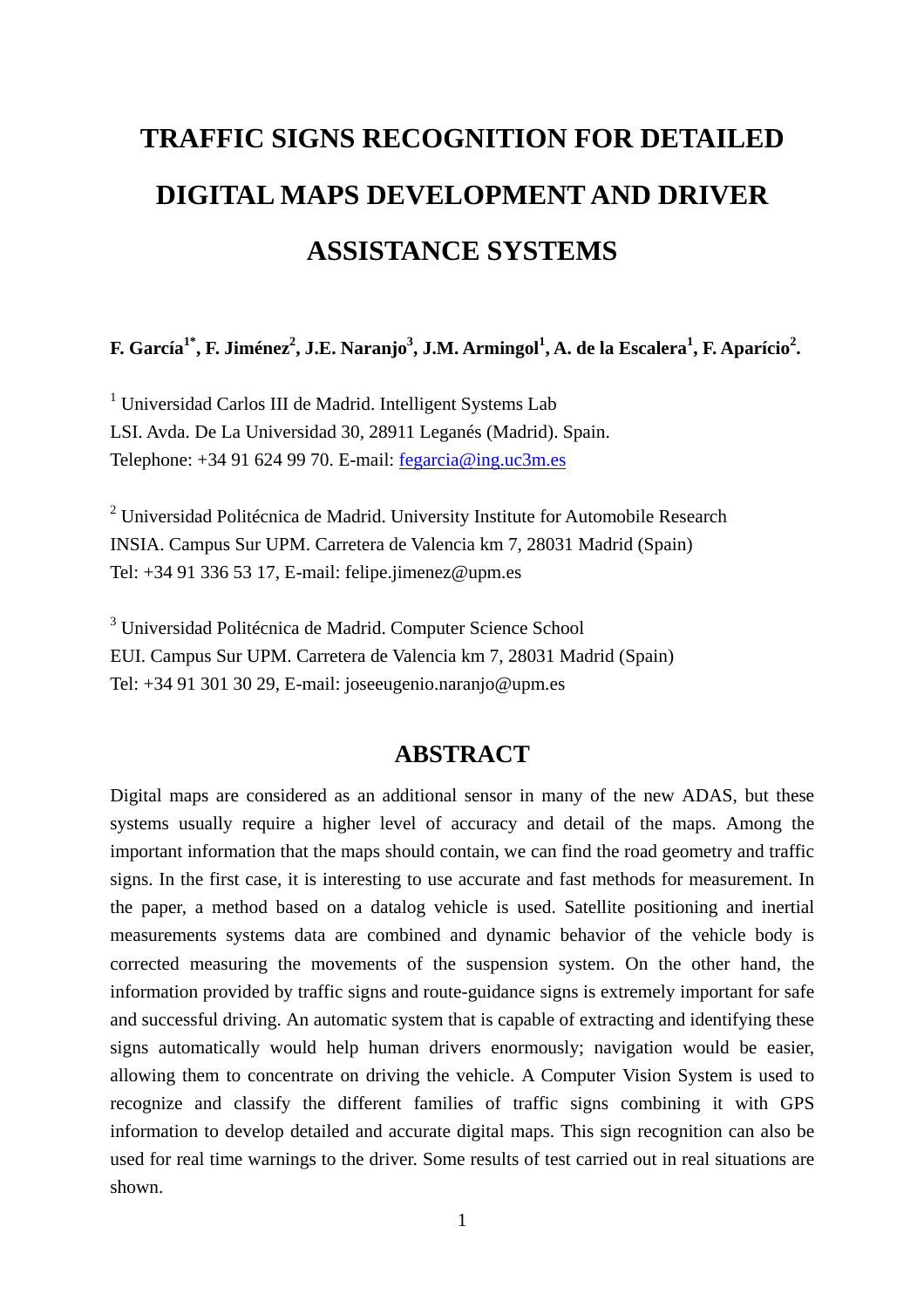### **INTRODUCTION**

Digital maps are considered as an additional sensor in many of the new ADAS in order to improve the sight distance of the driver and obtain a larger electronic horizon [1], [2], but these systems usually require a higher level of accuracy and detail of the maps [3]. Among the important information that maps should contain, road geometry and traffic signs also can be found [4]. This higher level of accuracy involves specific measurement methods and correction algorithms [5]

On the other hand, landmark detection and recognition are related to the success of the driving and to reach to the destination, which is the goal of the driver's navigation task. Advance driver-assistance systems (ADASs) are designed to help (or substitute) human drivers in these two tasks. Traffic signs and route-guidance signs are located in streets, roads, and motorways to help drivers. The first are designed to help with the piloting task, providing information of either the maximum or minimum speed allowed, shape of the road, forbidden maneuvers, etc. Route-guidance signs help with the navigation task, providing information of destination, junctions, exits, distances, etc.

These systems usually divide the tasks into two stages: detection and recognition of the road sign. The first one commonly uses different color spaces in order to enhance road signs typical colors. RGB [6] is easily implemented but usually needs post-processing as histogram enlargement to minimize lighting changes, or morphological transformation as opening or closing to reduce noise. HSI, HSL, HSV [7], [8], are very similar and commonly used since the Hue component does not vary too much under distance or illumination changes. Some authors do not find color segmentation reliable so they prefer using grayscale since it is invariant to the illumination changes and shadows [9]. Achromatic spaces [10] have been defined in order to separate color and non color regions.

In the recognition stage, neural networks [11] are used because of their flexibility since they can deal with occlusions, rotations or road sign aging; but they have the disadvantage of a high computational cost. Normalized correlation [7], [12] allows fast algorithms implementation, obtaining high scores in detection and recognition. The drawback is that depends too much on the models used and on the image quality.

#### **ROAD GEOMETRY MEASUREMENT**

When talking about road geometry, it should be distinguished horizontal and vertical alignments. In the first case, X-Y coordinates are obtained [5], [13]. This information is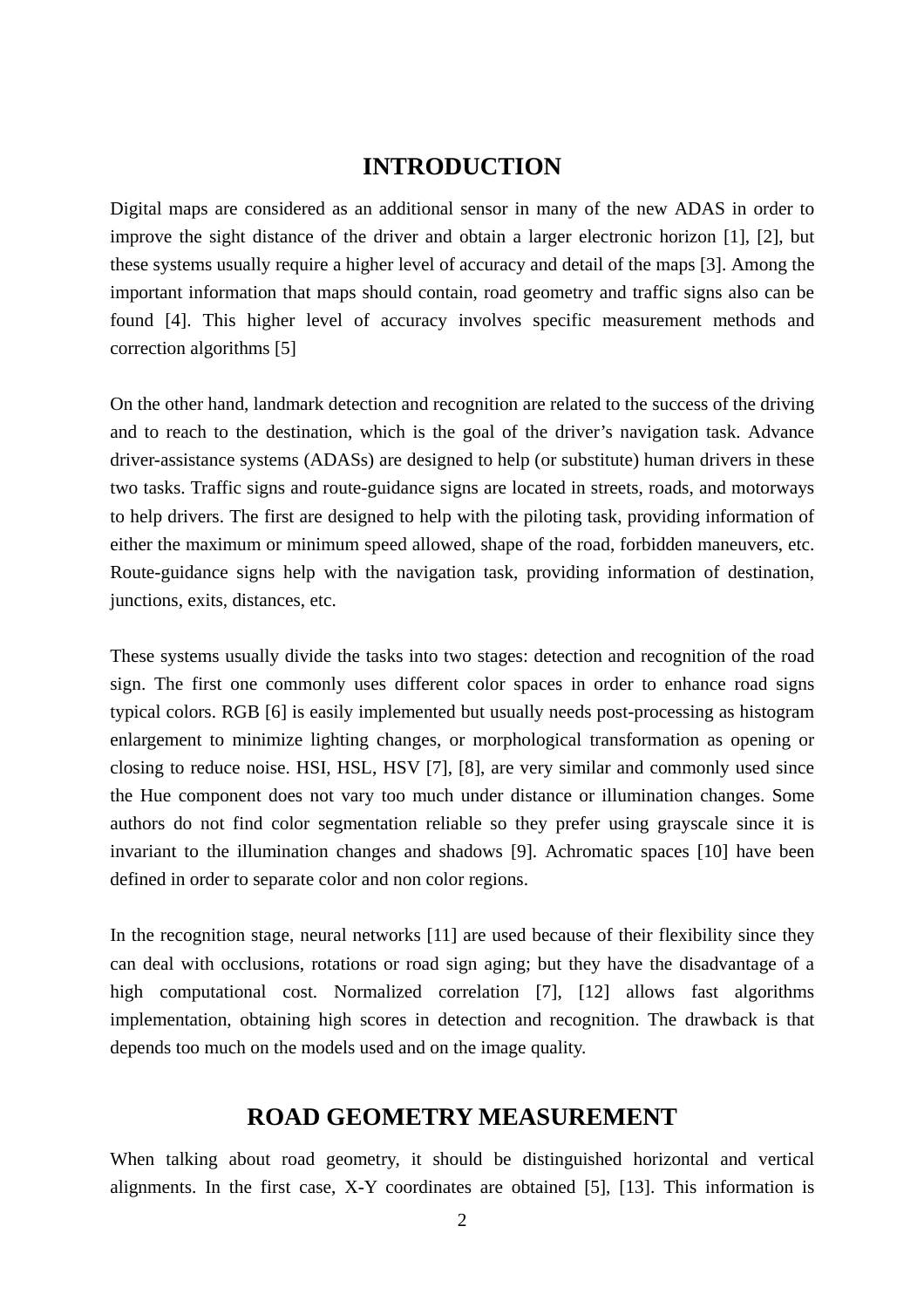relevant, for example, for simple navigation applications. However, when dealing with more advanced driver assistance systems, other information of the vertical alignment such as road grade and superelevation are necessary (for example in curve warning systems that estimate the safe speed on curves or fuel optimization systems that take into consideration the following stretches of the road). Datalog vehicles are quite a common method for measuring road geometry [14], [15]. In this case two main solutions are proposed: satellite positioning and inertial measurement systems. The first one provides an absolute reference, but it has problems of signal losses and degradations, it is not possible to obtain superelevation and vertical data usually has large errors. The second one does not have these limitations but the results contain a cumulative error when traveled distance increases [5]. Although combination of both systems is a very widespread solution for correcting results of the horizontal alignment, this solution is not sometimes appropriate for vertical alignment because:

- 1. For road grade measurement, z-coordinate of GPS data is not reliable enough in most cases and inertial systems include the cumulative error (X-Y GPS coordinates are much more reliable than Z coordinate)
- 2. For superelevation measurement, there is no useful GPS data, so the only information source that can be used comes from the inertial system.

Considering previous ideas, vertical alignment in digital maps development should rely mainly (but not in every case for road grade if GPS signal is accurate enough) on inertial systems (speed sensors and gyroscopic platforms). But, in this case, if the gyroscope is fixed to the sprung mass of the vehicle, dynamic movements of the body of the vehicle are included in the road geometry measures so they are not as accurate as desired. There are different solutions such as:

- Cancellation of the suspension
- Installing the instrumentation in the unsprung mass
- Measure the displacements of the suspension in order to insert the correction
- Estimate movements using mathematical models

In this paper, digital maps are developed using the combination of GPS receivers and inertial measurement systems on a datalog vehicle. In order to solve the inaccuracies in vertical alignment measurement, the third method is used because options 1 and 2 involve difficult assemblies on the datalog vehicle and option 4 can be slightly less accurate than the third one because the results are not derived directly from experimental data, but a model (with its inaccuracies and uncertainties) is used. Then, the following instrumentation is used:

- RTK DGPS Topcon GB-300 receiver that provided differential corrections of positioning and, in good operating conditions, centrimetric accuracy can be achieved
- Correvit L-CE- non-contact speed sensor to measure the speed and distance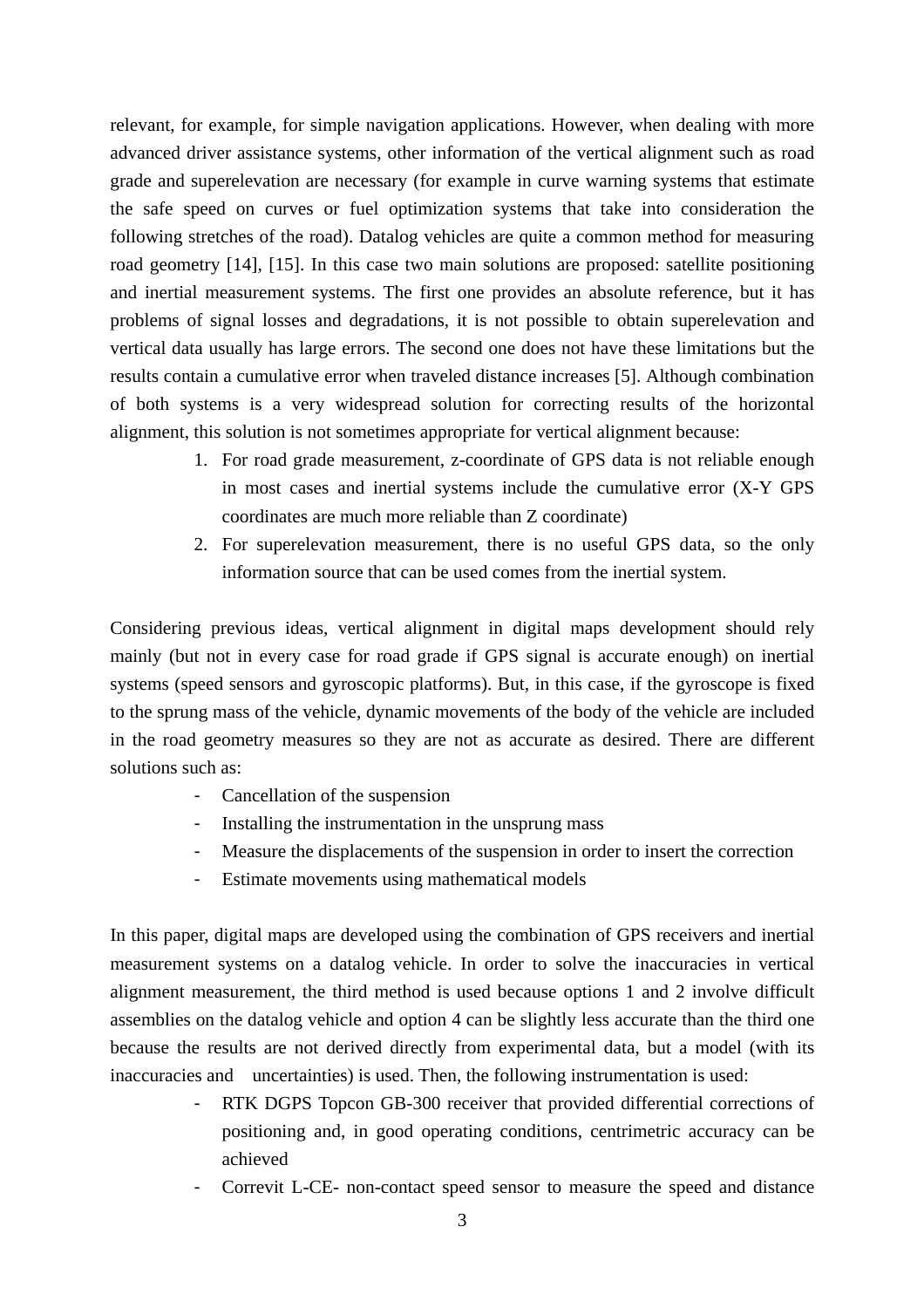travelled

- RMS FES 33 gyroscopic platform to measure the angles drawn around three axes
- 4 ASM displacement sensors (specifically used for suspension effect correction)
- 12-bit National Instruments DAQCard-6062E acquisition card and a laptop

The GPS signal is used when type 4 accuracy level is achieved, and inertial measures are used when this signal is degraded or lost. To obtain the corrected vertical alignment, more specifically, road grade when GPS signal is degraded or lost and superelevation in any case, the following method is used. The method considers that the gyroscopic platform includes the road grade – superelevation and the pitch – roll angles together. Using the measures of the displacements of the suspension, a plane is fitted and angles of this plane with the reference coordinates system provides actual pitch and roll angles, so subtraction of these values to the absolute values of the gyroscopic provides actual road grade and superelevation. Figure 1 shows a stretch of the horizontal alignment obtained combining GPS positioning and inertial systems. Figure 2 shows the results for road grade (vertical alignment), considering the correction that provides the measurement of suspension displacement.



**Figure 1. Horizontal alignment**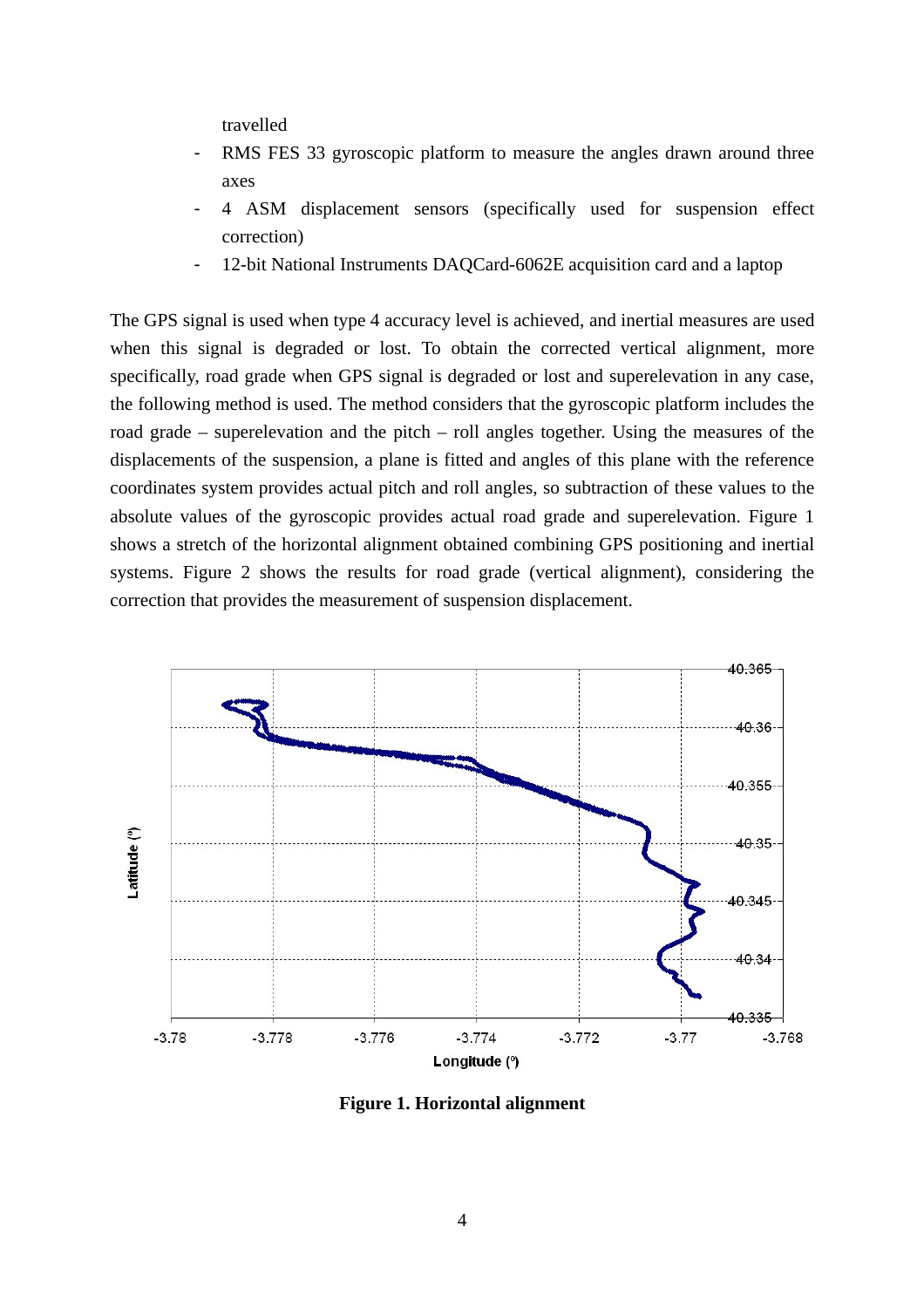

Distance (m)

**Figure 2. Vertical alignment (suspension displacements and corrected road grade)** 

## **DETECTION AND RECOGNITION OF TRAFFIC SIGNS**

Two different techniques will be applied in the detection process: in one hand, the vision system uses the HSI color space to enhance the red and blue component of the road signs, since its values do not vary very much under lighting [16] or distance changes. What will be obtained is a grayscale image where the white color means high presence of red or blue, and the black, absence of these colors (Figure 3). On the other hand, an achromatic space has been defined to isolate the end of limit road signs as they are black, grey and white. Data is managed statistically to have a mean value that will be the threshold that separates color and non-color region.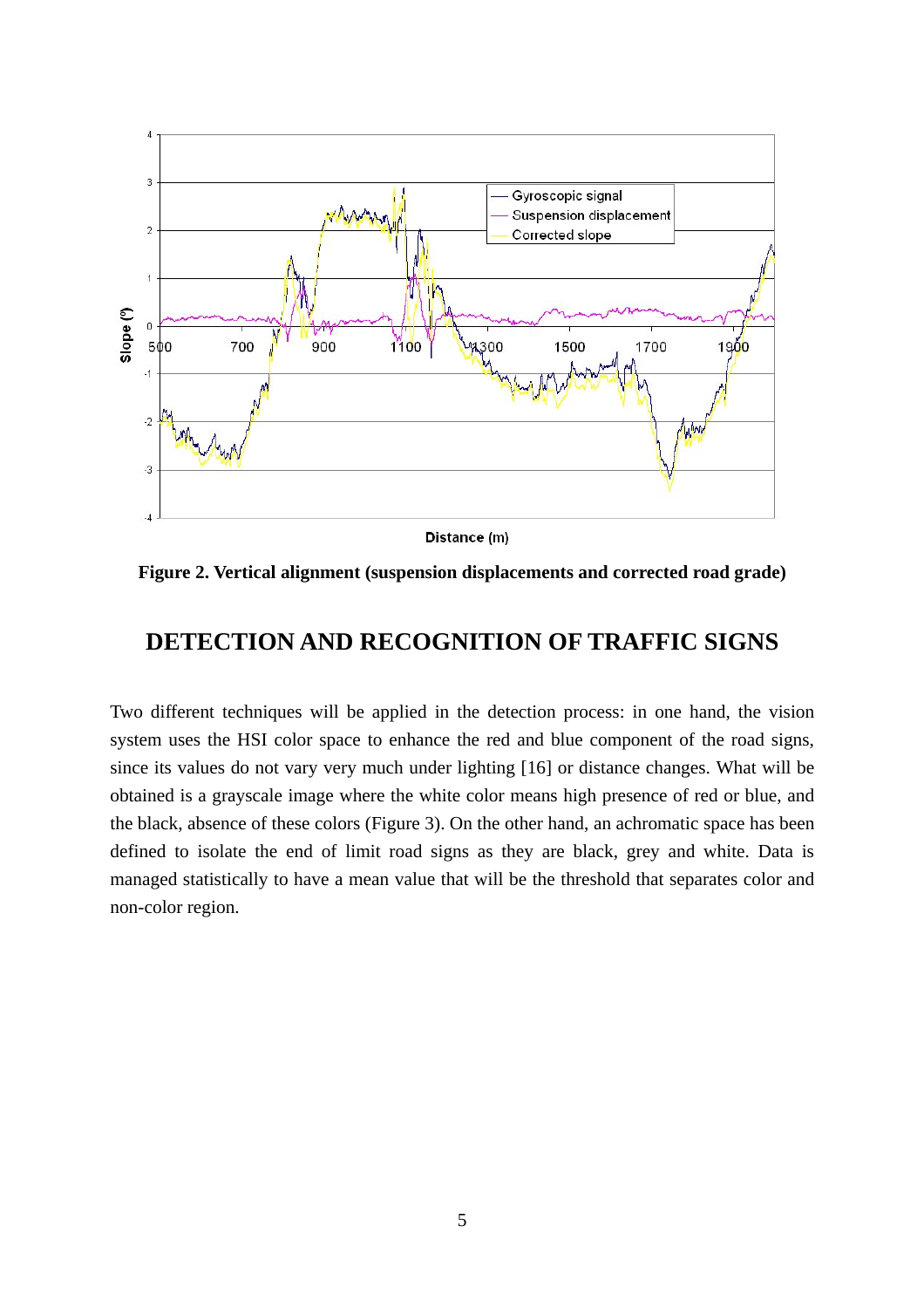

**Figure 3. Grayscale enhanced image.** 

To improve the searching time over an image, a pinhole model and homogeneous transformation based method has been developed, flat world and no angle camera movement has been considered. It allows changing the reference system, obtaining on the screen representation of the position of a point in the world. Geometrical restrictions are based on traffic rules that set the dimensions of the road sign (Figure 4).



**Figure 4. Geometrical restrictions.** 

Due to camera movements, distance or weather conditions, the edges of the road sign borders are often fuzzy. Blurred models deal with these problems since their edges are fuzzy, so they are more realistic and obtain better scores. Different blurred models are defined in order to fulfill the majority of the situations that fuzzy the edges of the plates. As it can be seen in fig. 5, the profiles of the blurred models fits better the profiles of the borders than if a perfect model had been used.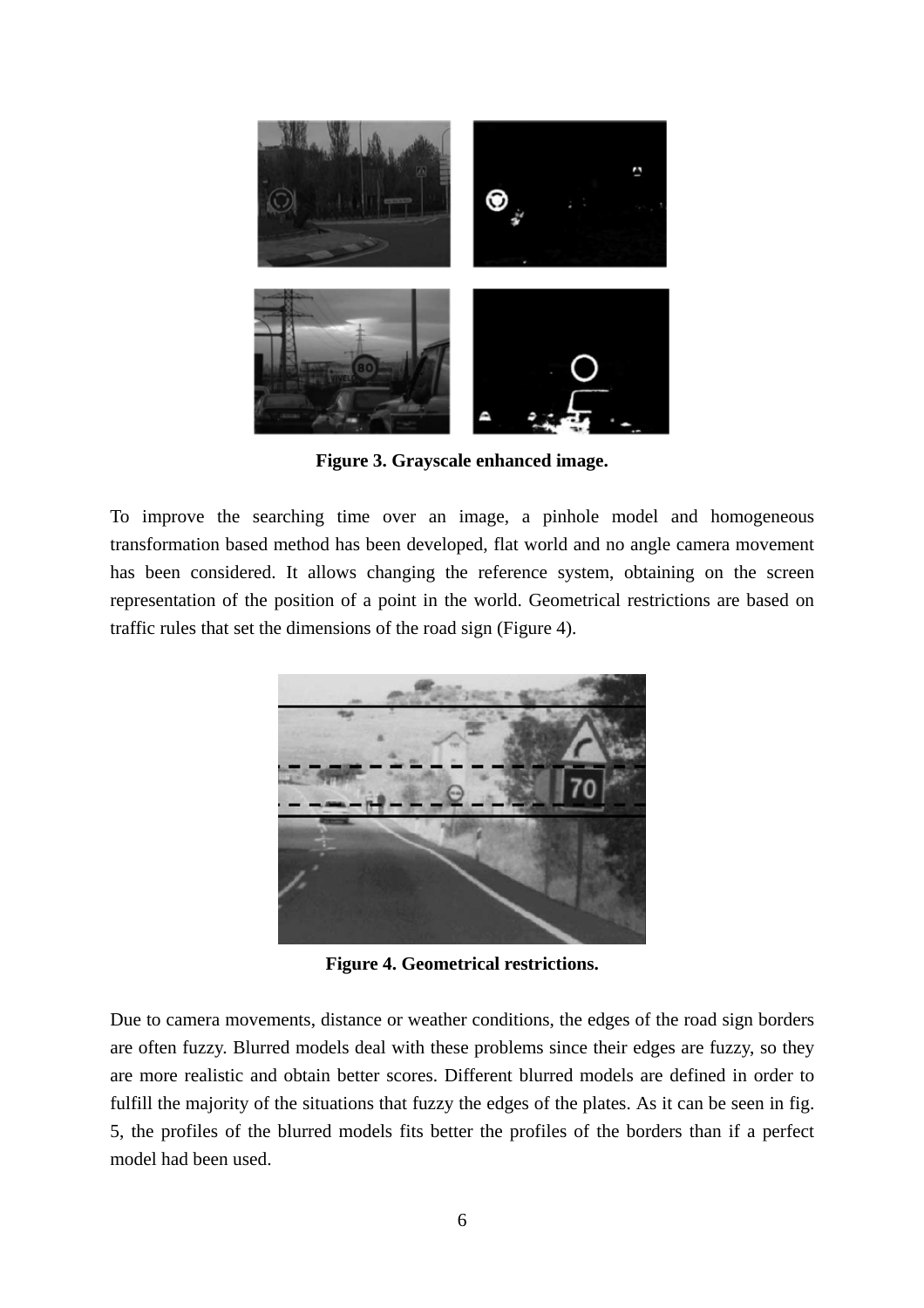

**Figure 5. Blurred model definition.** 

Once the road sign is cut off from the grayscale image and normalized, it is used as a model over the template that contains the whole road signs (fig. 6). Normalized correlation is used again, and the output obtained with this operation gives the traffic sign recognized (fig 7). The correlation formula is:

$$
C = \frac{\Sigma_i \Sigma_j (f(t,j) - \bar{f})(h(t,j) - \bar{h})}{\sqrt{\Sigma_i \Sigma_j (f(t,j) - \bar{f})^2 \Sigma_i \Sigma_j (h(t,j) - \bar{h})^2}}
$$

A horizontal and vertical displacement of pixels is allowed giving nine correlation values one for each displacement. The maximum of these nine correlation values is found for every prototype sign. The overall maximum is considered for the classification.



**Figure 6. Road signs templates.**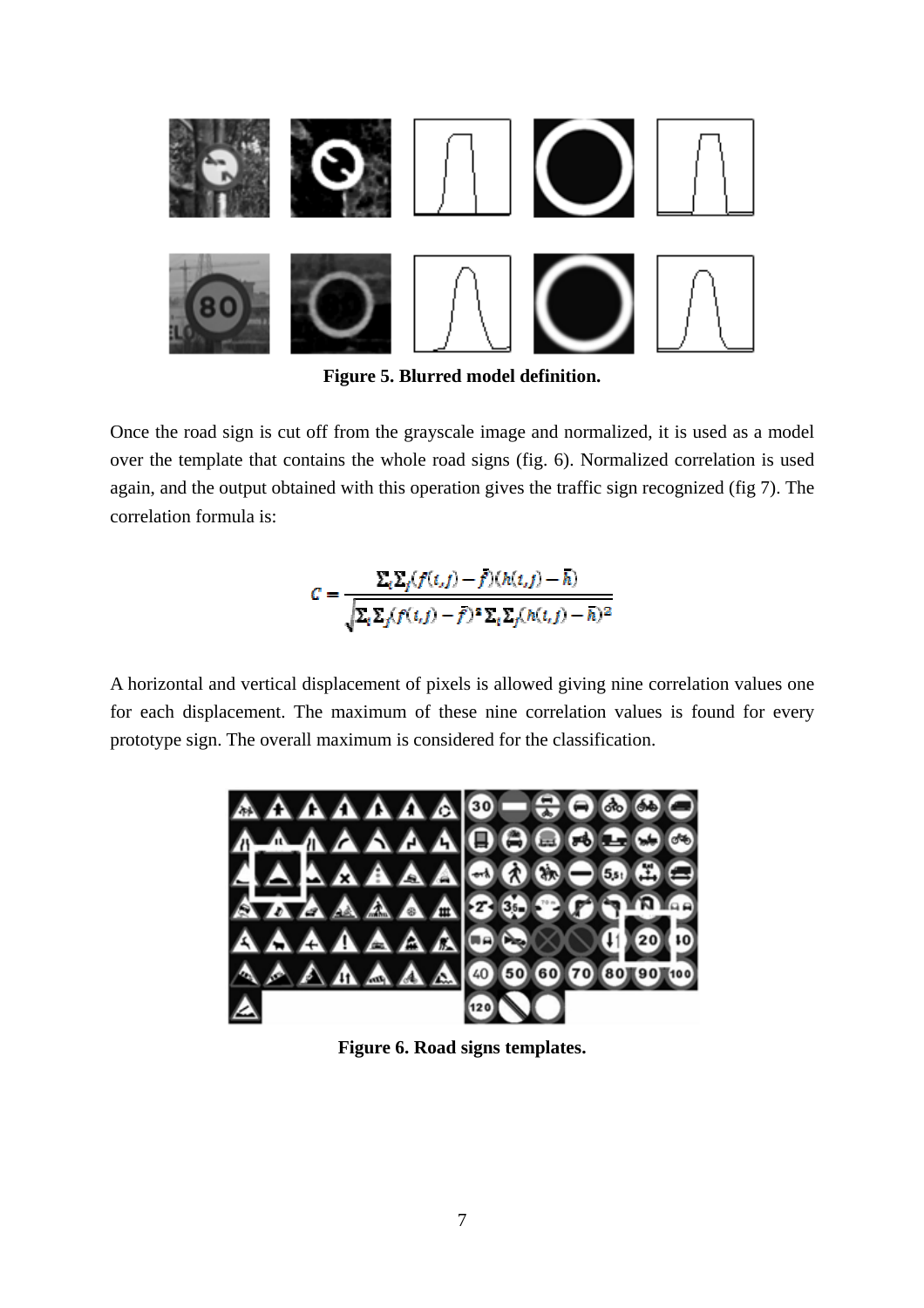

**Figure 7. Traffic signs correlation results.** 

After a road sign detection and classification GPS information is retrieved, thus every road sign has its own real word coordinated associated. This information is combined with the presented on the first part of the paper to automatically develop a detailed digital map. Another use of this information is real time driver warning, providing him the information of road signs as he drives, showing the relevant information on a display inside the vehicle.

## **CONCLUSIONS**

In this paper, some crucial topics of accurate and detailed digital maps development are tackled. More specifically, a method to remove the effect of the suspension displacement when measuring road grade and superelevation is proposed. This method includes measures of these displacements and a plane is fitted to those points so roll and pitch angles of the sprung mass are calculated. These angles are subtracted to the angles measured by gyroscopic platform in order to obtain the real grade and superelevation of the road.

Additionally, algorithms based on computer vision are developed for traffic signs detection and recognition. These detections and recognitions, combined with geometrical measurements, are used to give a detailed and accurate digital map. Tests under normal driving conditions in difficult environments are shown and the results are quite satisfactory.

#### **ACKNOWLEDGMENTS**

The work reported in this paper has been partly funded by the Spanish Ministry of Science and Innovation (SIAC project TRA2007-67786-C02-01 and TRA2007-67786-C02-02)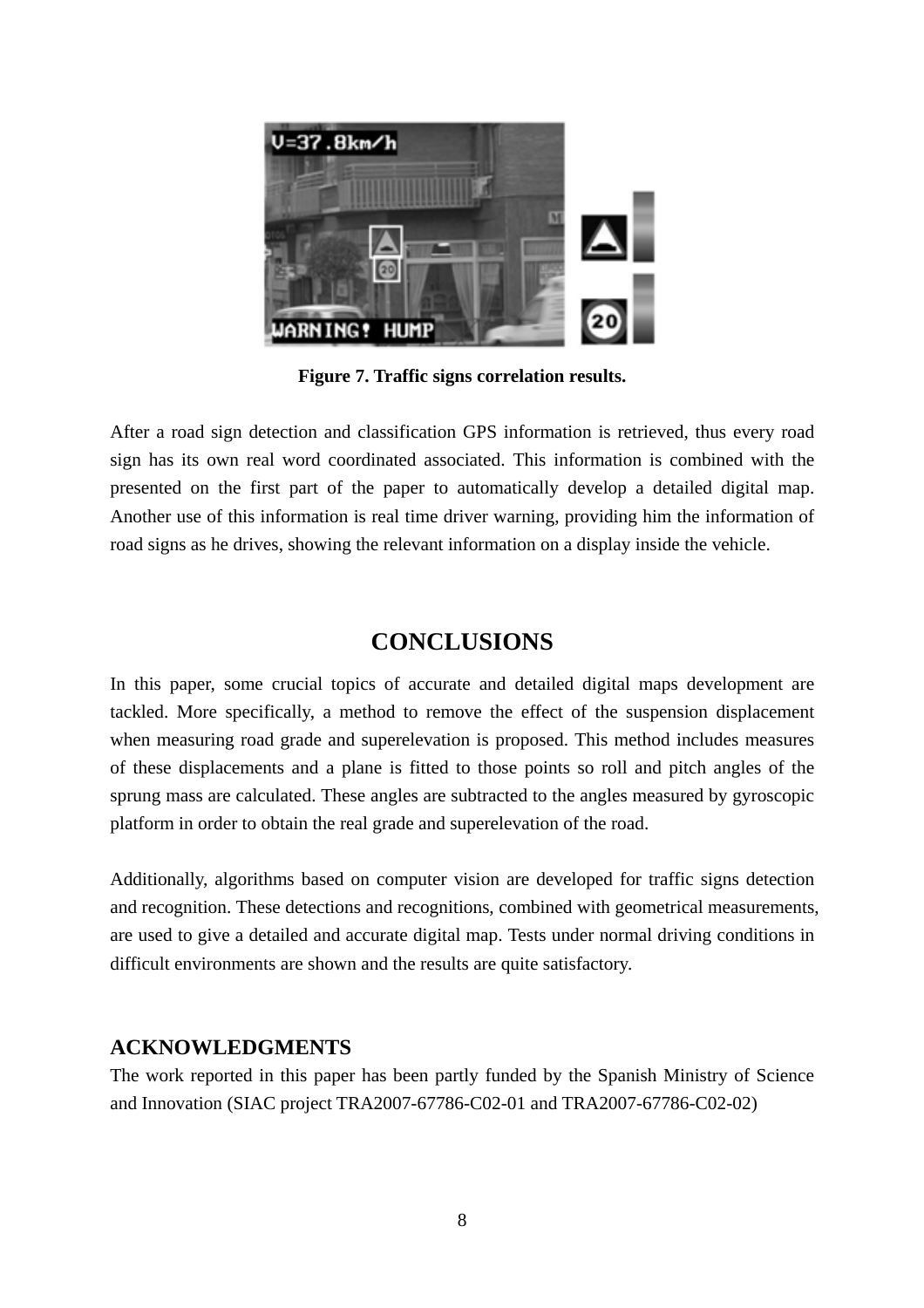#### **REFERENCES**

- (1). Njord, J., Peters, J., Freitas, M., Warner, B., Allred, K.C., Bertini, R., Bryant, R., Callan, R., Knopp, M., Knowlton, L., López, C., Warne, T. "Safety applications of intelligent transportation systems in Europe and Japan". Federal Highway Administration. U.S. Department of Transportation. 2006
- (2). Wevers, K., Lu, M. "Digital maps, driving systems and traffic safety: the data chain for in-vehicle map databases". *6th European Congress and Exhibition on Intelligent Transport Systems and Services*. Aalborg: 18 – 20 June 2006
- (3). Jiménez, F., Naranjo, J. E. "Nuevos requerimientos de precisión en el posicionamiento de vehículos para aplicaciones ADAS". Dyna Ingeniería e Industria. 2009, 84, (3), pp 245 – 250 (in Spanish)
- (4). eSafety Forum. 2005. "Digital maps Working Group Final Report". European Commission (eSafety Forum), Brussels.
- (5). Jiménez, F., Aparicio, F., Estrada, G. "Measurement uncertainty determination and curve fitting algorithms for development of accurate digital maps for Advanced Driver Assistance Systems". *Transportation Research Part C: Emerging Technologies*. 2009, 17(3), pp 225-239
- (6). Bahlmann, C., Zhu, Y., Visvanathan, R., Pellkofer, M., Koehler, T. "A system for traffic sign detection, tracking, and recognition using color, shape, and motion information". *Proceedings of the Intelligent Vehicles Symposium*. 2005, pp 255 – 260.
- (7). De la Escalera, A., Armingol, J.M., Pastor, J.M., Rodriguez, F.J. "Visual sign information ex-traction and identification by deformable models for intelligent vehicles". *IEEE Transactions on Intelligent Transportation Systems*. Volume 5, Issue 2, 2004, pp  $57 - 68$ .
- (8). Fleyeh, H. "Color detection and segmentation for road and traffic signs". *IEEE Conference on Cybernetics and Intelligent Systems*, Volume 2. 2004, pp 809 – 814.
- (9). Soetedjo, A., Yamada, K. "Traffic Sign Classification Using Ring Partitioned Method". *IEICE Transactions on Fundamentals of Electronics, Communications and Computer Sciences*, Vol. E 88-A, Nº 9, 2005, pp 2419 – 2426.
- (10). Sotelo, M.A., Rodríguez, F.J., Magdalena, L. "VIRTUOUS: Vision-Based Road Transportation for Unmanned Operation on Urban-Like Scenarios". *IEEE Transactions on Intelligent Transportation Systems*, Vol. 5, Nº 2. 2004, pp 69 – 83.
- (11). Garcia-Garrido, M.A., Sotelo, M.A., Martin-Gorostiza, E. "Fast traffic sign detection and recognition under changing lighting conditions". *Proceedings of the IEEE Intelligent Transportation Systems Conference.* 2006, pp 811 – 816.
- (12). Betke, M., Makris, N. "Recognition, Resolution, and Complexity of Objects Subject to Affine Transformations". *International Journal of Computer Vision* 44 (1). 2001, pp. 5  $-40.$
- (13). Jiménez, F., Naranjo, J. E., García, F., Aparicio, F., Zato, J. G., Armingol, J. M., de la